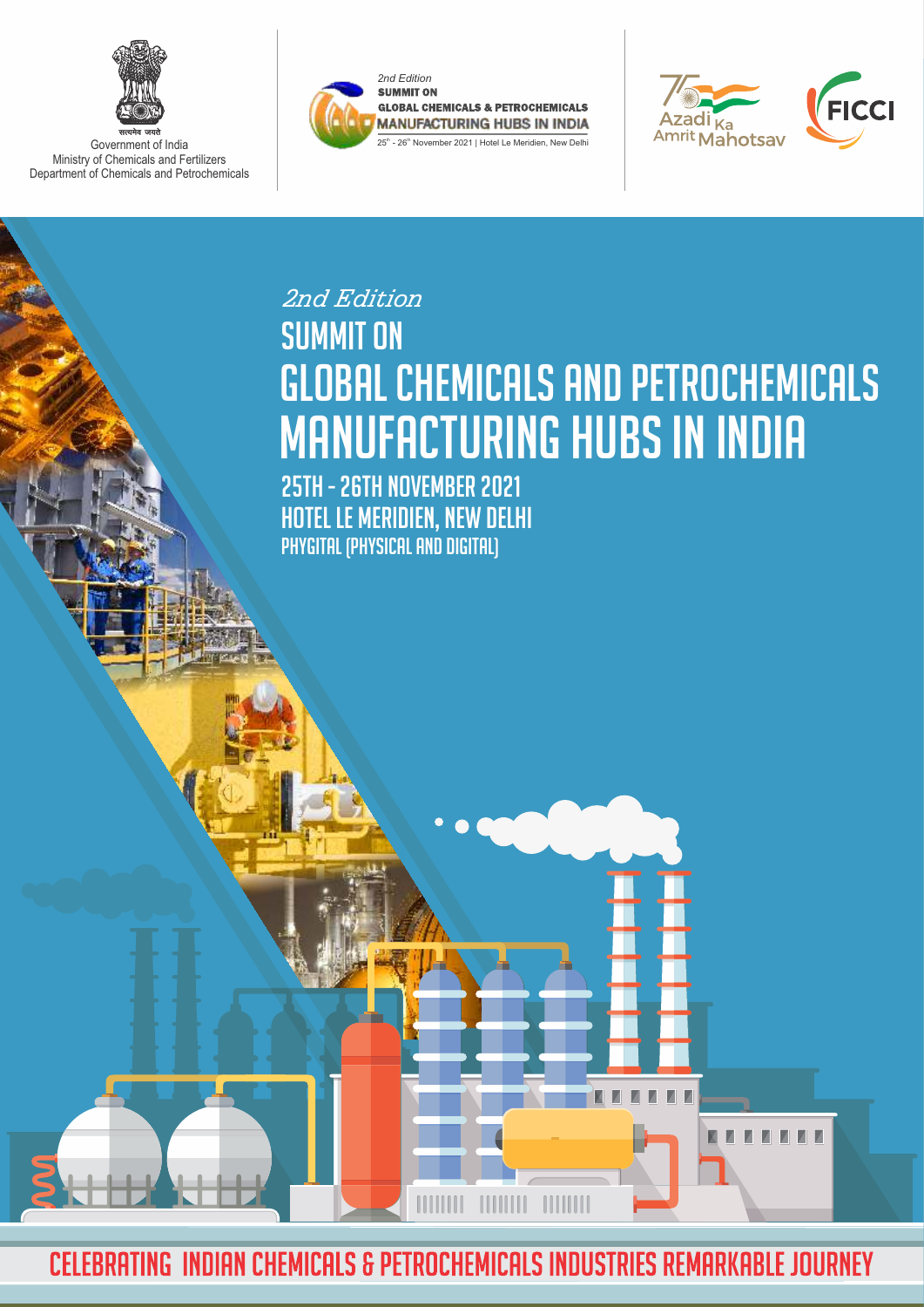# INTRODUCTION

ointly organised by the Department of Chemicals & Petrochemicals, Ministry<br>of Chemicals and Fertilizers, Government of India and Federation of Indian<br>Chamber of Commerce and Industry (FICCI), 2nd edition of the Summit on<br>" of Chemicals and Fertilizers, Government of India and Federation of Indian Chamber of Commerce and Industry (FICCI), 2nd edition of the Summit on "Global Chemicals & Petrochemicals Manufacturing Hubs in India" 2021 aims to celebrate the remarkable journey of Indian Chemical & Petrochemical Industry and highlight its true potential to the world.

A consistent value creator, the chemical and petrochemical industry remains an attractive hub of opportunities. The Department of Chemicals and Petrochemicals (DCPC), Government of India has taken various initiatives by formulating policy and programmes and fostering the spirit of public - private partnership for the growth and development of the chemical and petrochemical sectors in the country. Capturing emerging opportunities in the near term could make a positive difference to India's chemical companies and to the industry overall. PCPIRs (Petroleum, Chemicals and Petrochemicals Investment Regions) plays a significant role in transforming India into a global manufacturing hub for chemicals and petrochemicals. The PCPIRs are conceptualized in a cluster approach to promote Petroleum, Chemical and Petrochemical sectors in an integrated and environment friendly manner on a large scale. The Summit will showcase the government's policy for sustainable growth in the sector and will provide a platform for investors, and other stakeholders to interact, highlight and promote the segment wise investment opportunities in respective investment regions.



### **Shri Mansukh Mandaviya**

Hon'ble Minister of Chemicals & Fertilizers Government of India

The Summit on 'Global Chemicals & Petrochemicals Manufacturing Hubs in India' is a worthwhile initiative to acknowledge the impressive growth of Indian Chemical & Petrochemical Industry. It is a platform for the global industry leaders, governments stakeholders and policymakers to come together, discuss pertinent issues and chart a roadmap for the Indian Investment Regions to emerge as vibrant global hubs.



### **Shri Bhagwanth Khuba** Hon'ble Minister of State for Chemicals and Fertilizers

The Summit on "Global Chemicals & Petrochemicals Manufacturing Hubs in India 2021", assumes immense significance in highlighting the potential of Indian chemicals & petrochemicals industry to be recognized as a global player. It puts forward an opportunity to the leaders of chemicals and petrochemicals across the globe to deliberate pertinent issues related to the industry, creating network windows, exchanging knowledge and to address current challenges and providing impetus to the Governments vision of "Make in India".

Government of India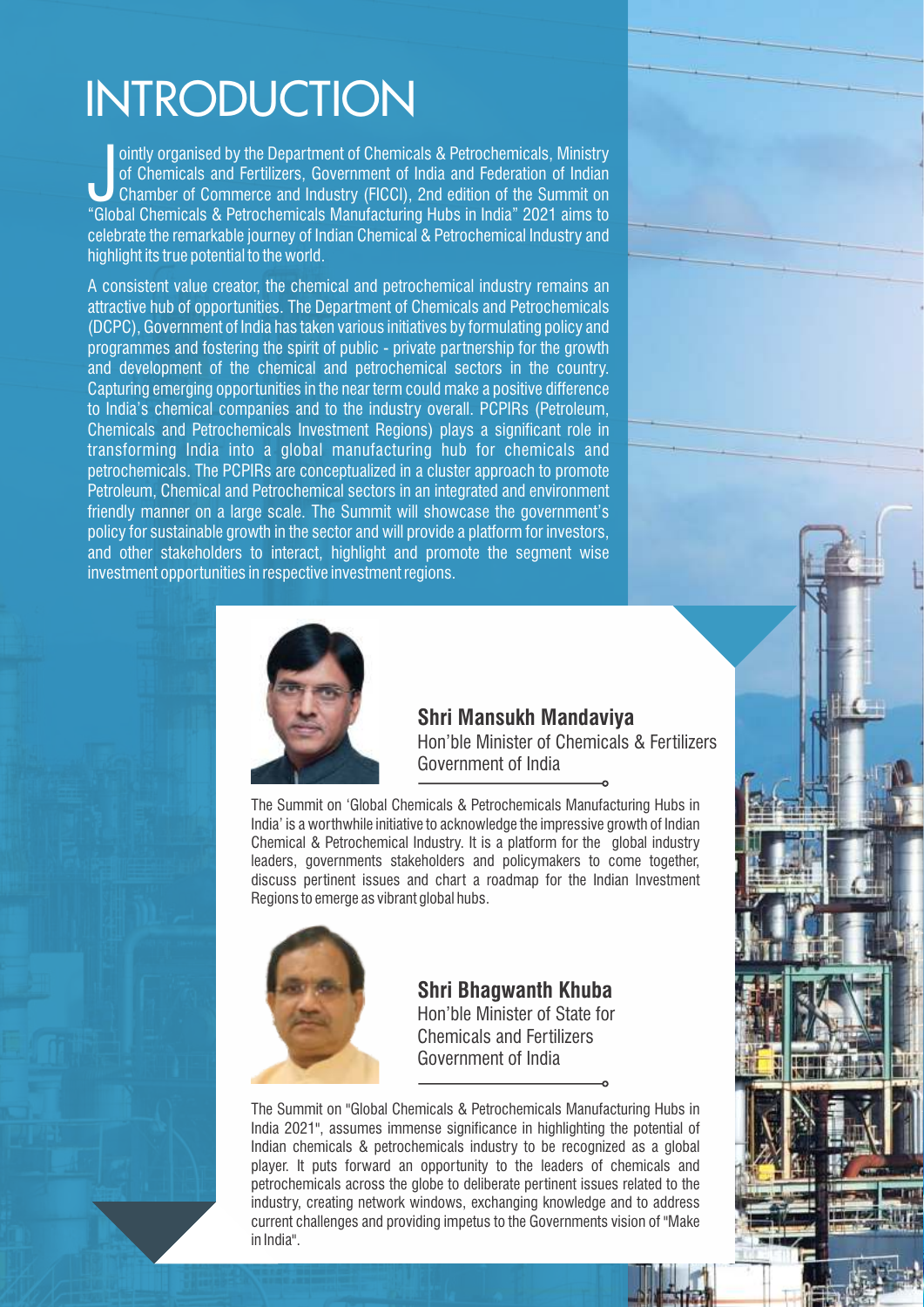**COM** hemicals & Petrochemicals industry has been an integral part of the global economic landscape for many centuries and **is one of the driving engines of the manufacturing sector**. In this globalized world, Chemicals & hemicals & Petrochemicals industry has been an integral part of the global economic landscape for many centuries and **is one of the driving engines of the manufacturing sector**. In this globalized world, Chemicals & Petrochemicals industry plays a prominent role in the economic growth and covers almost every sphere of life. important role in facilitating the growth of other related industries and services.

The maiden edition of the summit i.e., "Global Chemicals & Petrochemicals Manufacturing Hubs in India" (GCPMH) held on 11th – 12th November 2019 witnessed an overwhelming participation from 18 leading countries with over 700 national and international delegates in respective forums.

In line with the previous edition, **Department of Chemicals & Petrochemicals, Ministry of Chemicals & Fertilizers, Government of India jointly with the Federation of Indian Chambers of Commerce and Industry (FICCI) is organizing the second edition of the Summit on "Global Chemicals & Petrochemicals Manufacturing Hubs in India" 2021, (GCPMH 2021) from 25th November to 26th November 2021 at Hotel Le Meridien, New Delhi in the Phygital format (Physical and Digital).**